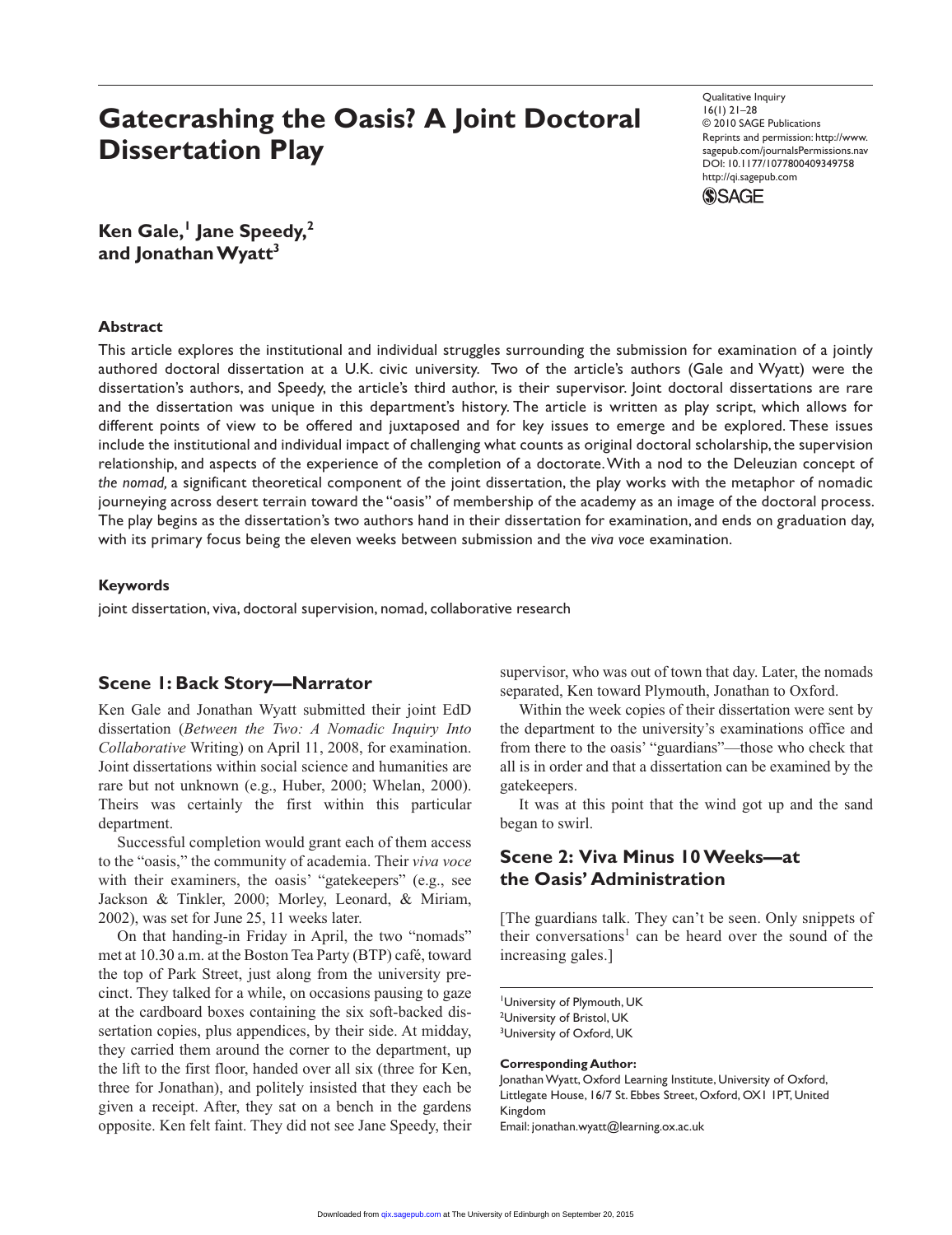- I was informed today that we have two identical EdD theses, *deliberately* submitted jointly, same title, identical work, same examiners. There is concern that this might be in breach of the university's regulations—joint submission, that is, while collaboration as such is not.
- Submission could be legitimate providing the independent examination of each candidate is handled appropriately. Their *viva voce* is only weeks away and the gatekeepers have not yet been sent copies . . .
- The dissertation has been through the appropriate departmental channels.
- It will be helpful to know about the approval processes the students underwent prior to embarking on the work.

# **Scene 3: Viva Minus 8 Weeks—at the Oasis' Administration**

[Dr. Speedy stands before the guardians to deliver her report, "The history of the joint dissertation trajectory for Jonathan Wyatt and Kenneth Gale." Occasional sounds of "humph"; "yes, yes"; "indeed, indeed"; and "preposterous" can be heard from her audience.]

The possibility of a joint dissertation was mooted during the academic year, 2005-2006. This was raised by myself, Dr. Jane Speedy, and discussed informally with the then director of programs, who supported the project. The idea, in principle, was subsequently raised with the then graduate dean who advised that there was no specific or explicit obstacle to joint dissertations within the regulations for doctoral degrees but that the regulations were designed with the implicit assumption that doctoral dissertations were singleauthored works. If a joint dissertation were to be produced it would therefore need to be thoroughly justified as it would be subject to rigorous scrutiny. It would need to be double the word length of the EdD dissertation requirements.

[She pauses to drink water before continuing.]

There would need to be a clear indication of individual responsibility and authorship within the dissertation, and sound academic and methodological arguments would have to be presented justifying the joint submission. Each candidate's submission would need to fulfill all the regulations and requirements. The examinations office had no specific guidelines to offer on joint viva examinations, but made it clear that *all* higher degree candidates would need to be examined and comply with *all* regulations and suggested that any viva arrangements included individual as well as joint examination. We concluded from this that examiners would need to examine the candidates individually as well as jointly to determine whether each had met the requirements or not.

[She finishes. The guardians exit amongst nods and mutterings, leaving Dr. Speedy alone. She turns to speak to the audience.]

- It was a seminar on autoethnography. I didn't realize it at the time, but introducing Jonathan as one half of "Gale and Wyatt" somehow sealed their fate. After that there was no going back. And when the request came from them to produce a joint dissertation I was somehow expecting it, even though I hadn't thought about it at all. This narrative doctorate<sup>2</sup> seemed to just keep writing itself into the next space. . . . I definitely wanted to be in on this. I remember thinking that I'd be really fed up if they chose another dissertation supervisor.
- Before we all got carried away I decided to check with the guardians and discovered that I was pushing at an open door. The requirements and criteria were to be the same, but this dissertation needed to be twice the length and the authorship of each aspect needed to be clearly identifiable. This all seemed straightforward, although the latter criterion came to seem more and more absurd as time, space, and identities passed and bypassed each other and folded in on themselves.
- I was off with two nomads, or, at least, they were off and I was watching from an open door. I was standing on the threshold and could see both ways—down the dark corridors behind, lined with shelves of scholarly texts and manuscripts, and out into the sand and wind beyond—brightly lit, but hazy and uncharted.

Dust storms. I anticipated dust storms from the outset.

# **Scene 4: Reflection—Ken, Alone in the Early Hours**

And in these dreams . . . is it three in the morning? God! . . . I remember the desert, the darkness, and the emerging pin pricks of light appearing then receding in the intense swirling.

I remember the lurching of the camel, the dusky shadows of the palms diminishing into the fast approaching desert night, as the lights of the souk gradually grew, became strong, and transformed our vista. As night took over from day, I remember becoming aware of people, new faces, moving into the crowded spaces, the smell of mint tea, the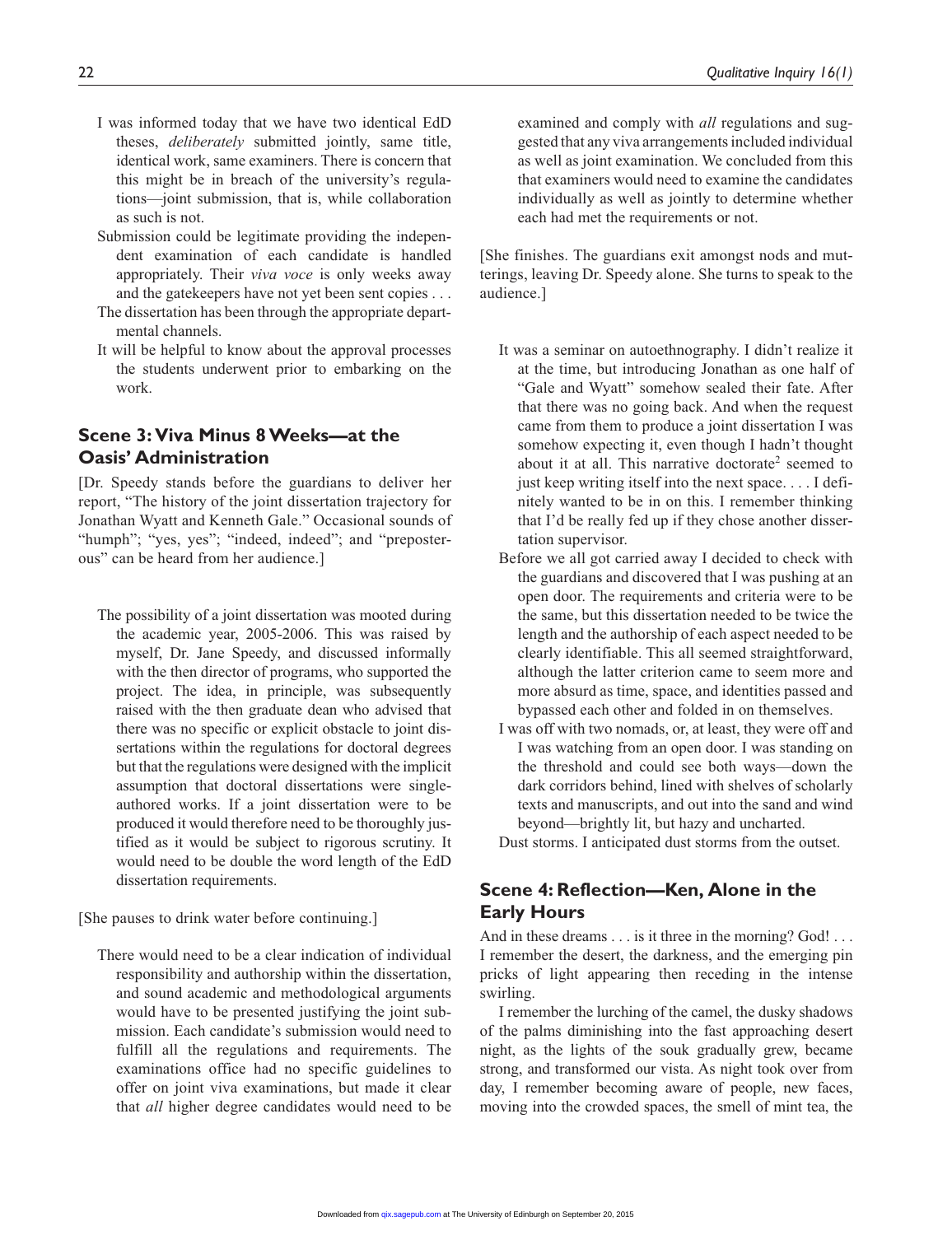taste of strong, sweet coffee, and the rich fragrance of exotic perfumes intoxicating the excited traveler. Nomads moving in space–time consciousness, following lines of flight, unsure of direction, and indulging in the pressure of the force fields of uncertainty.

In those intense moments I became unaware of the dust storm swirling around the tent outside; a million grains of sand stinging the taut tarpaulin of warmth surrounding us in the heady, vibrant atmosphere of the souk.

Exterior, interior, folding in, unfolding; conjuror's words . . .

I slowly move into consciousness and the pain in my temple insists on keeping me awake. The night is still dark but I can hear the birds. The blackbird is singing and clicking, sharp and resonant, noisy, and busy in the garden just below my window; the strident song of a thrush rings from the top of the tall ash in the field behind the house. I turn over with the covers over my head but I know I am awake; in these anxious moments, night gives way to day. I shudder. Turning on the bed-side lamp is an admission of defeat and I seek solace in my book. It has been there with me for days, waiting to be read. I know that it is waiting to be read. I know that I should follow its linear, writerly path but my ability to concentrate has been shredded by deadlines, sour tastes, and a million words constantly rearranging themselves in my head. Picking it up and opening it, seemingly at random, is the cue for a story. Perhaps the path of the nomad invites serendipity but at the same time surprise:

The desert landscape is always at its best in the halflight of dawn or dusk. The sense of distance lacks: a ridge nearby can be a far-off mountain range, each small detail can take on the importance of a major variant on the countryside's repetitious theme. The coming of day promises a change; it is only when the day has fully arrived that the watcher suspects it is the same day returned once again—the same day he has been living for a long time, over and over, still blindingly bright and untarnished by time. (Bowles, 1949/2006, p. 240)

Where am I? This is absurd. I remember what Jane said . . . where is it? I printed it off. What did she say? Jane our voyeur, Jane watching us, watching *with* us, watching over us. Jane watching, yet being so much a part of what we are doing, our writing, so wrapped up in ourselves, yet so wrapped up in Jane's awareness of that writing. Jane, what did you say?

A mess of jumbled papers on the floor, the NME gig guide, the *Observer Review* unread, scribbled over, photocopied journal articles just managing to stay in page number order and last night's e-mails printed off for the last rites of work, before unexpected unconsciousness took over:

I was off with two nomads, or at least, they were off and I was watching from an open door. I was standing on the threshold and could see both ways—down the, dark corridors behind, lined with shelves of scholarly texts and manuscripts, and out into the sand and wind beyond- brightly lit, but hazy and uncharted. Dust storms. I anticipated dust storms from the outset.

God, I am so tired but I need to write. Paper, where is the paper? A pen. Right, write. Jonathan. Jane. Those words, that swirling dust storm of words:

I remember those words conjuror's words in these dreams "the watcher suspects it is the same day returned once again" I anticipated dust storms from the outset.

# **Scene 5: Viva Minus 7 Weeks—at the Oasis' Administration**

[The guardians' anxious conversation is heard above the hubbub.]

- It may breach university expectations about examining an individual as such.
- Concerned about a number of issues in relation to the viva voce examination and the implications if this should go to appeal.
- There will be many eyebrows raised at the very least, even if the regulations do not preclude joint submission.
- I need to talk about this as a matter of urgency.

# **Scene 6: Viva Minus 7 Weeks—Jane, at the Oasis**

As it happens, for the moment, the guardians were not taking much notice of me. They were all far too intent on watching out for the nomads on the horizon and in guarding and preserving their oasis and its ancient laws. For centuries now only one man (or more recently woman) had been permitted to drink at these fountains at any one time. This had not always been how things were but rather how things had got themselves somehow fixed. Indeed, the ancient scholars had always worked together on their illuminations. This individualized cult of the oasis was more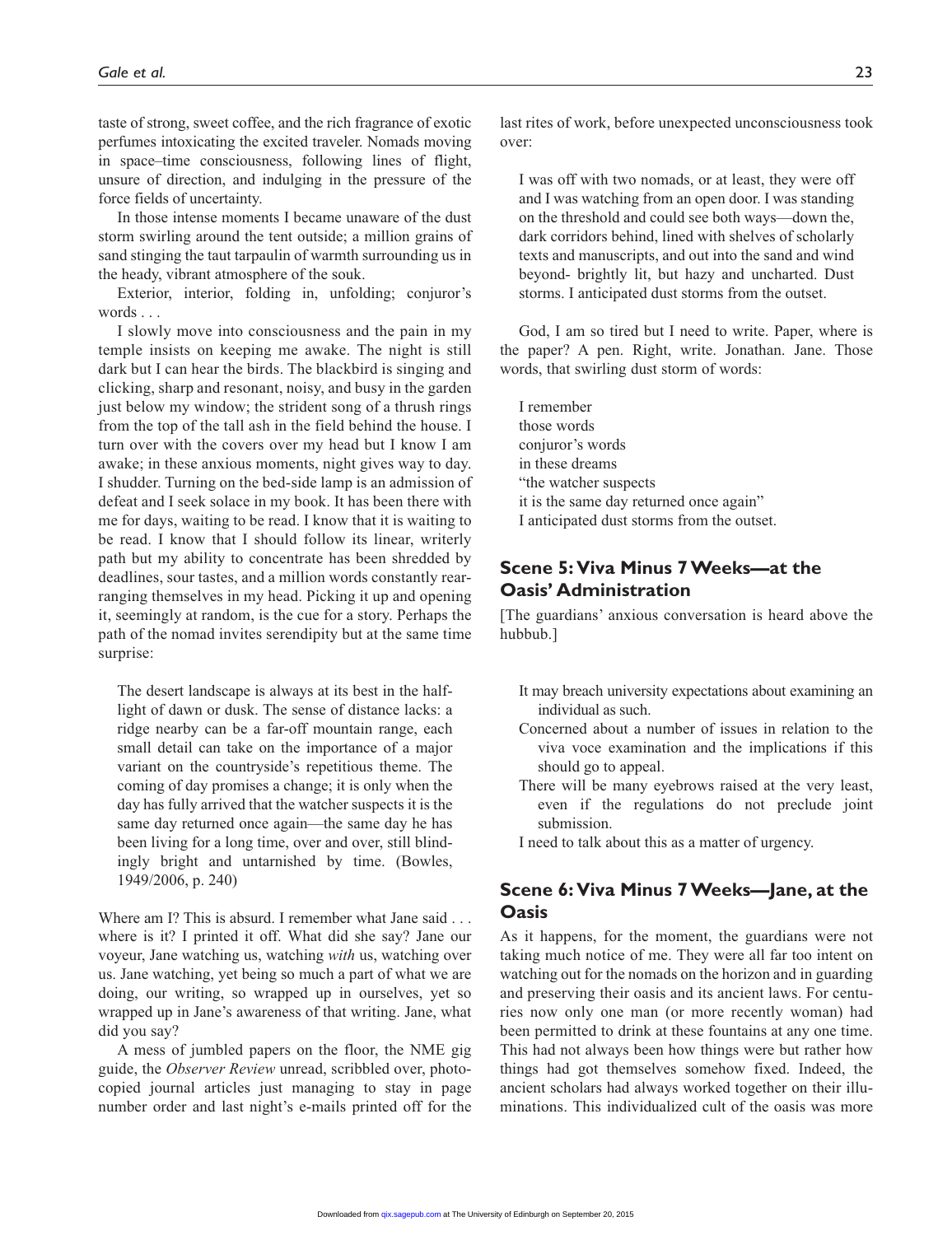recent and, thus, aroused strong passions amongst followers. The nomads had at first stumbled on, then articulated, and now actively sought to extend the possibilities at the oasis. And they were coming. Coming to claim their right to drink here together.

The faint dust cloud on the horizon had been moving nearer for some time. I could just make out two camels and riders. They were heading this way quite fast and even, perhaps, quite eagerly. I could think of no way of warning them without revealing my own identity.

On they came, the nomads. They were unarmed and, I suspected, had been looking forward to reaching this oasis. It was my map they were following into this trap. They would not be expecting this. What was I going to do? I had not been expecting this. Suddenly it came to me that what we needed to do was to slip away, to lose our footing, to come adrift, and get completely lost. We had always been expecting dust storms and now we were going to need one to wrap ourselves up into. We needed to get lost, sharpish, partly as an act of philosophical ethnography (Lather, 2007), partly not so much to exclude the oasis and its dwellers, as to overturn and overthrow its received idea (Derrida, 1994), partly to redraw the landscapes of space and time in ways which allowed for more generous, reparative, and perhaps even slip-slidy readings of the oasis dwellers than we could currently envisage (Sedgwick, 1997), but mostly to avoid ambush.

# **Scene 7: Viva Minus 4 Weeks—at the Gates of the Oasis**

[The gatekeepers' and guardians' anxiety levels are rising.]

This situation does sound tricky!

- Given the atypical nature of the submission. . . . I gather the whole issue was thrashed out prior to the submission.
- Any assistance you can give me on this would be helpful. Without help it seems a daunting responsibility.

### **Scene 8: Viva Minus 3 Weeks—Narrator**

[Jane stands outside the oasis' gates, looking out for the nomads' approach.]

Watching them approach, Jane realized that although the oasis had once seemed like their destination, it was now more like a passing place on some bigger journey. They were (all of them) already en route somewhere else; indeed, the oasis, was already behind them, part of a trajectory that was eclipsed. Even now as she watched them coming, she saw that they were not moving in a linear way but were also zigzagging, disappearing, and then reemerging somewhere else along the horizon. It was hard to keep a grip on them. The slip-slidiness had already begun.

And as she slid away into a reverie of her own—a kind of re-membering of their lives—she drifted back to their beginnings together, at that first doctoral class.

Jonathan a bit aloof, or shy perhaps, she couldn't decide. He wove her some connections, a research conference (and she did vaguely remember the tall, lanky figure in the doorway) and Carolyn in Adelaide, a mutual connection, which made her think of those plastic tree frogs Australian kids always have in the bath and of coffees on Hutt Street in the sun. . . . She held the ends of the threads between them lightly, head on one side, not sure where this was going.

Ken was bubbling over with it all. He came up at the end of the class and thanked her, she remembered, and she realized that he was a teacher at heart, someone who knew what it all cost in human terms, knew how much it all mattered to her. She had warmed to him then, when he hugged her, warmed to him more really to start with (it was later, through the writing, that she had fallen so completely for the other one). Yes, Ken had been her first love really.

And they had singled each other out quite quickly she remembered, the nomads, settling in together in her office. They had rooted each other out, those bright, sharp, edgy ones, in record time, she noticed . . . and off they'd gone with the ball, full tilt. They were glorious.

And at some point she noticed that they'd noticed each other. She couldn't remember when exactly, but she knows that she'd noticed them noticing the different energies, the different writings. The "Writing as Inquiry" class stood out for her for some reason, that dreary room. That first afternoon, with Ken in his stride, tripping over himself with concepts, song lyrics, and nomadic moments. He was eloquent, clever, excited, funny . . . and she caught hold of Jonathan, watching Ken in the moment: "Clever bastard," she thought she saw Jonathan thinking.

Next day was the poetry-writing workshop and Jonathan blew her away . . . blew her right across the landscape with the story of his life in 50 words.

[Jonathan's voice]

Born. Kenya. Sifted smarties dropped into damp soil. Baboons. Mum, dad, brother, sister. Trains, tears, sport: school Bully. Bullied. God, no sex. Trains, sport, studies: university. God, no sex. Excitement. Existentialism. Liverpool teenagers. Guildford, home, more teenagers. Despair. God, no sex.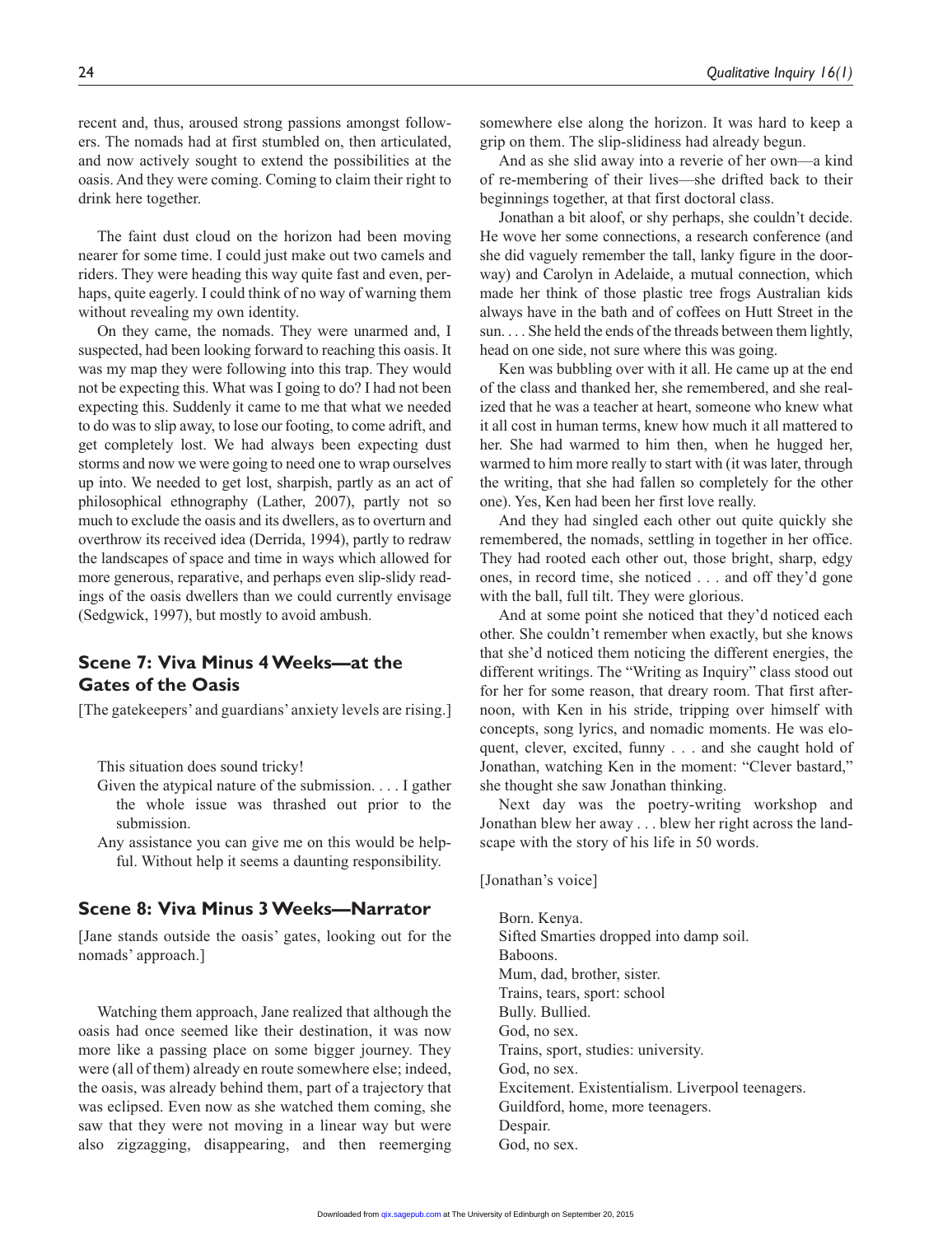Teacher. Teenagers. Tyneside. Tessa, Tessa, Tessa. Sex, no God.

She laughed, along with the rest, but there were also tears in her eyes . . . and she caught hold of Ken, his eyes flickering between her face and Jonathan's, back and forth, back and forth. "Clever bastard," she thought she saw him thinking.

Leaning against that tree in the desert it came to her, not for the first time, that they could so easily have become each other's rivals, these two men: terrorists within each other's landscapes even, had they not chosen a more nomadic life. It had not been by chance their love and friendship, or so it had seemed to her then looking back. It had come about through a mutual determination to trouble and unpick each other's edges and seams instead of ruffling and scuffing up against differences. Once nomads of course, they depended on each other for survival. Once nomads, it was collaboration or death.

It had had something to do with vulnerability, she thought, but then memories can shift their shape according to the refractions of the remembering moment . . . rather like the false shimmerings or mirages in the desert.

# **Scene 9: Viva Minus 2 Weeks: Camel-Riding on Park Street—Jonathan**

The ride is no longer comfortable. Other than during that period of early unfamiliarity I have scarcely noticed, but suddenly I am sore. My camel, I realize, is reluctant; he tips markedly from one side to the other and I wonder if he is intentionally attempting to sling me off. I hold on, but barely. It is a long way to the ground.

The terrain has changed. We have been in wild and desolate regions. Others have been warm and inviting and still others cool and harsh, but they have always been unfamiliar, disorientating places. Ken and I have been together through them all. At times we have been aware of a third traveler alongside us, looking, behind her disguise (a disguise that, in truth, we have chosen to drape over her) much like the Jane that we meet at our regular but infrequent rendezvous. Now, suddenly, we seem to be on familiar but strange territory, and nearing our destination. Cars pass, slowing as curious drivers peer unnerved at the strange sight, like film characters at a spaceship.

We see Jane ahead, outside the BTP, which will be our last opportunity for refreshments. We will tie our unlikely steeds to the lamp posts, dismount, and drink coffee as we make final preparations for our attempt to be admitted to the oasis. Jane has seen us coming and will give us sound advice. We have come to trust her implicitly.

We are close but not quite there. She, BTP, and the oasis seem some way off still. I look at my companion: He also

seems tired, but content. Still full of life and vibrancy and energy even after this arduous trip. We long to reach the oasis to engage with its gatekeepers and, with luck, win them over. I long to be there, but as we make our approach I am feeling pulled away, distracted by other pressures, other competing forces from back home. These heighten my awareness of this journey's preciousness. If and when we get to the oasis—and it's not a certainty even now—I am determined to stay, or, at least, to take it with me. I am in love with these travels (see Lee, 2005). I am in love with our nomadic existence. I may not love my camel just at this moment but I am deeply grateful for where he has taken me.

I am full of wonder at the beauty and richness that we have experienced. And I wonder how we come to be here, how we started, how I started. I glance again at Ken, who is rolling with it, waving enthusiastically at Jane a few hundred yards away. In his excited gesturing he disturbs the concentration of the cyclist hurtling down the hill towards us at great speed. She wobbles worryingly.

I remember so clearly that first encounter with them both, Ken and Jane, up there at the top of the hill. Ken, sitting at the back of the open rectangle of tables, facing Jane, sharing his picture of his parents, mentioning guinea pigs, and later—though not too much later—his first reference to Deleuze as he asks a question. Jane, at the front. I'm pleased we made our brief Adelaide connection. A few months previously at a conference I had been drawn to her session on autoethnography, knowing nothing about either her or it. I didn't introduce myself. Downstairs later, I collected a leaflet about the Bristol narrative doctoral program, and, back at Oxford, chased her by phone during the summer, leaving message after message, calling and calling until we talked. Then I was hooked.

As I watch her now, up there ahead leaning against the café frontage, I reflect that it's her edginess (she refers to herself as "mad" sometimes; Ken writes about his "madness" too) that I love, that I've been drawn to all this time, that sense of wildness, her passion, her willingness to live dangerously (as I see it). I trust these experiences of her, and trust her. I find that she cares, for me, for us, for the work (see Acker, Hill, & Black, 1994; Deuchar, 2008).

I feel a little wary, though. It's because I feel staid beside her, and beside both of them. Beside Jane and Ken I feel, well, a little colorless. A girl I liked once watched me play rugby, a game I've hardly ever played. She told me afterwards that she worried for me because I looked like I might snap. (That rugby game was the end of her interest.) Alongside these two I sometimes feel brittle though I have another knowing, which is that they seem to recognize a *daimon* (Cavarero, 1997/2000) that they appreciate. By definition, I don't quite get what they see, but I trust their knowings.

Yes, it's Ken's *color* that is part of the attraction; I was drawn to it during that first experience of sharing our writing, with Chris, in Jane's room, with Jane's paper about her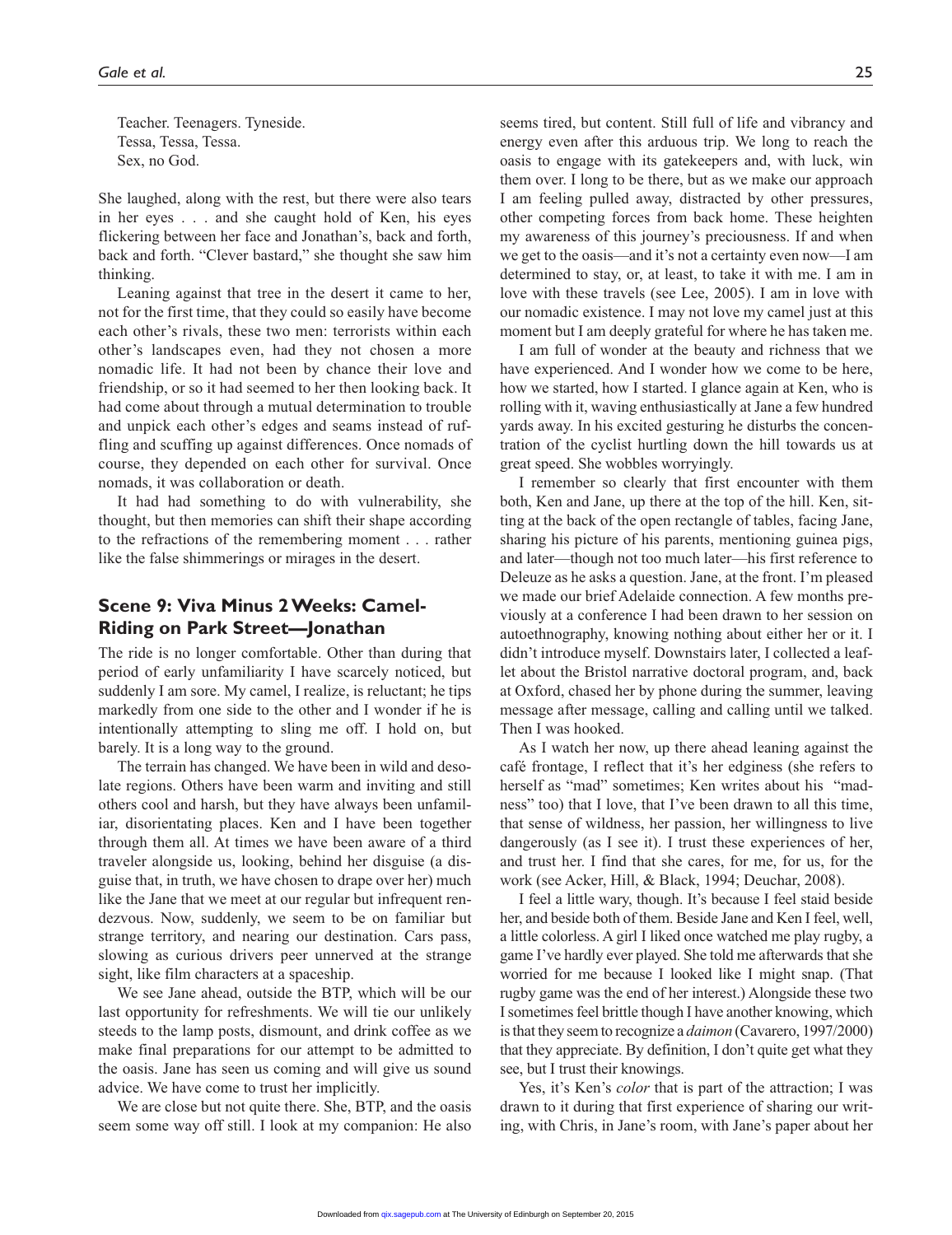late brother (Speedy et al., 2005). A connection. The beginning of our travels, though we did not know it then. Wandering around with Jane we were, even at that point. Sometimes, when Ken and I have been wandering we have believed that we have been alone: Immersed in our surroundings, we have written as if it were only us. Jane has been there as our reader, our guide, our politically adept ambassador. Our collaborative writing, Ken and me, has always in truth been a *ménage à trois*.

The camels struggle upwards, unused to the smooth, slippery tarmac, and steep upward angle. We glance up to the top of the hill toward the University Tower Building, a symbol of the oasis. My optimism rises.

# **Scene 10: Viva Minus 3 Weeks—Crisis at the Gates of the Oasis**

[Another hubbub. Another dust storm. The gatekeepers and Jane are in urgent, frantic conversation. There's a newly discovered viva-day diary clash.]

- I am really sorry, but I need to ask if you can either rearrange the timing of the vivas. . . . I realize that this is very inconvenient.
- Well, if you think the candidates would be OK to wait until July, which is the earliest date I could possibly do it.
- I think we should go with the date we've set and find someone else. I don't think it's fair on them to have to wait.
- I wasn't aware that you were not free. There are complexities about this viva that make it important that we get this right.
- I suggest we stick to 25th June no matter what. These candidates have been through enough already.

I am out of office for several days.

- I am in Berlin can you deal with this?
- Have to leave for meeting in London. Will ring from the train. Blimey, what a palaver . . .
- I could do earlier but not later, which would probably mean leaving the viva by 11.30—we might be hard pressed to fit it in by then.

Off air now until this evening.

Okay it seems we could start really, really early. Brilliant, brilliant.

### **Scene 11: Viva Day—Jonathan**

The camels are watered and fed, and so are we. I sit outside our tent at an ugly rectangular table, its fixed benches too far way to sit at comfortably. The morning is overcast but warm. I think that I've probably made the right call in wearing a long-sleeved shirt. What to wear has been a question for me this morning.

How formal should one be for gatekeepers? No tie, white shirt, black trousers. Formal enough. Ken, who is still inside the tent settling up, is also in black. The Nomads in Black.

It's nearly 8.00 a.m. We're meeting Jane at BTP and then it'll be time to meet the gatekeepers. We're nearly there, I think to myself. Nearly there. We've made it to the oasis, the arrangements are in place, and there have been no last minute emergencies. Just.

Last night, over dinner, Ken and I talked about today, our writing, and more besides. Families, relationships—the stuff of our writing. By then, we had begun to relax, to feel here, to realize that we nearly belonged. We talked about our anticipation of today.

But before dinner, on our way from the tent to our first watering hole, Ken had asked, as we walked through the heart of the oasis, "After all the fuss, like changing the time, what could possibly go wrong now?" We speculated: We could eat something dodgy, and one or both of us could wake up feeling ill. Or, maybe, one of us would get into a fight (preferably not both of us, and definitely not with each other) and end up in hospital. A few moments later, waiting to be served at the bar and continuing to talk, immersed in more optimistic thoughts about where our collaborations might take us next, the barman asked, "Who's next?" Ken, instinctively and without looking around, replied, "Yes, please." The man to Ken's left immediately responded, "Actually, I thought it was me," which the big, bullet-headed man to *his* left, glaring down the line at Ken, supported with, "Yes, it's him next, then me, and then you."

The worst looked like it might happen.

I told Ken that I was going to sit down and, like a good friend does, left him to resolve this alone.

### **Scene 12: Viva Day—Jonathan**

We're in a room on the top floor. It's light but institutional. The gatekeepers sit across the table. They begin.

Well, firstly, we want to say that this is a strong piece of work. We'd like to see this as an opportunity for a scholarly discussion.

And I begin to believe that we really are in.

### **Scene 13: Viva Day—Ken**

Jonathan describes "a room on the top floor (that is) light but institutional." I see the gatekeepers, the bright light, and the extensive view across Bristol behind them, and wonder, somewhat irrationally, if this is intentional. I think of old black and white war movies, the Gestapo, and the interrogation room; it was always light in the agonized prisoner's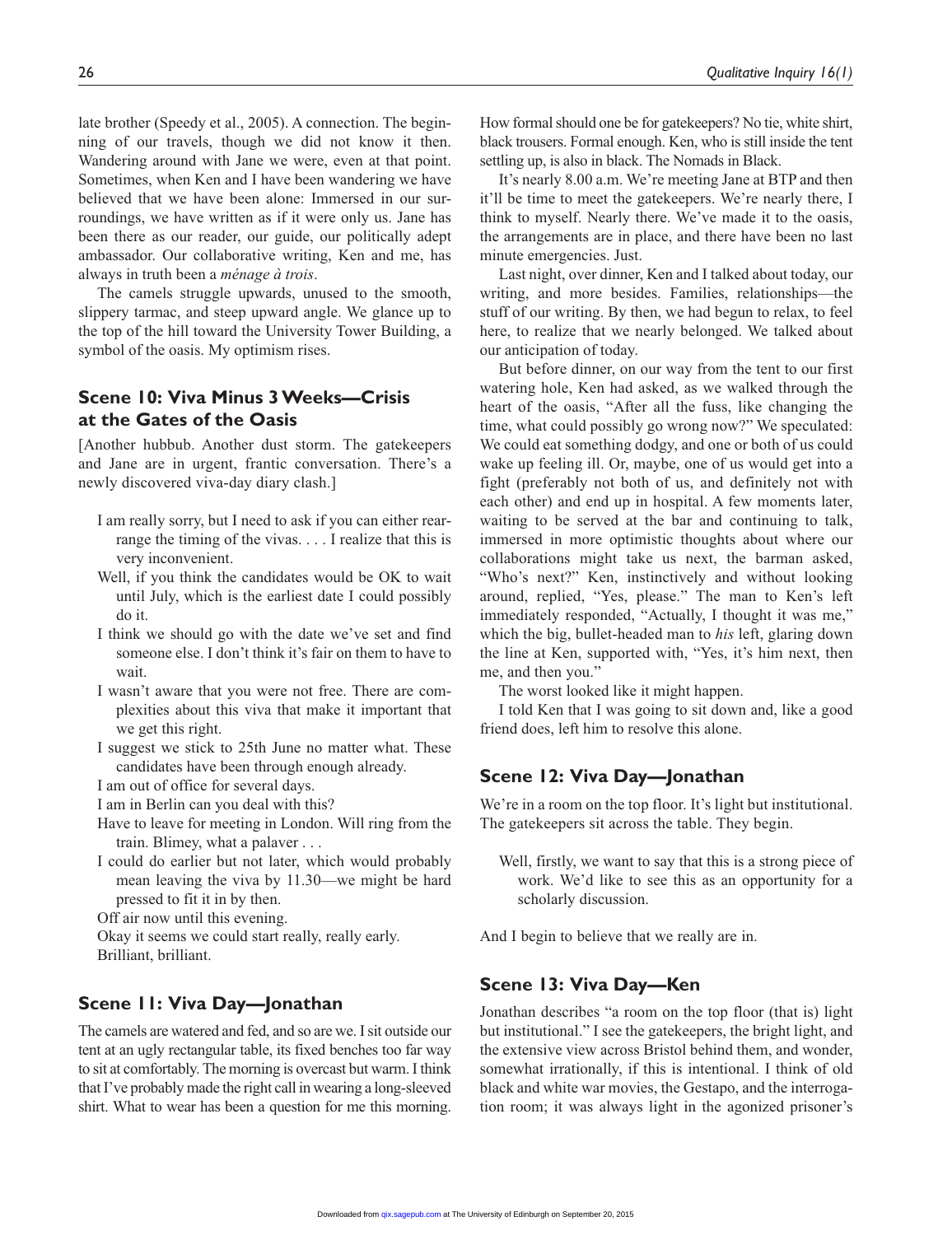faces, with the questioner's faces, always sinister and half hidden in shadow.

I shiver: I can hardly see their faces. One, off to the left, seems quiet and reserved: Oh no, I hope this is not a good cop, bad cop. For me this is viva as *haecceity* (Deleuze & Guattari, 1980/2004). What was that question? What did he mean by that? Jonathan seems cool: What did he say?

God Ken, forget the view, get focused, try to be in the moment.

Jonathan and a gatekeeper are having a conversation. What are they talking about? They are bound to draw me into this in a moment: What the hell are they talking about?

I wonder, in which direction are the docks? It must be to the west. Ah yes, over there, where the clouds are. Goodness, its raining, I knew I should have brought my jacket this morning, what am I going to look like in a soggy black T-shirt after this is over?

Concentrate. Concentrate. Come on, you have only one crack at this. A question. Come on, you can take this one:

You don't think that your works suffers from an overemphasis on the work of Deleuze? He is a central figure in your work; would it be fair to say that his presence in your dissertation is somewhat obsessive. What do you think?

He's looking at me.

Come on, now's your chance, get in there, you can do it.

No, I don't think so.

[We talk a good deal about the inhabitants' of our work and these people and the conversations we have about them help to constitute the "habits" of our writing.]

Yes, I think you are right to say that Deleuze plays a central role but I don't think we are obsessive in our use of his work. For myself, throughout my life, I have been drawn to philosophies of rebellion and resistance. They have attracted me and helped to mobilize my idealism, my thoughts, and actions. So my thinking, feeling, and writing in this dissertation has been charged by the writing of Marx, of Foucault, and now, most recently, by Deleuze. These are my ancestors! But, as I say explicitly in the writing, there have been many others: Without effort I think of Sartre and De Beauvoir, Kerouac and Ginsberg, and Irigaray and Butler, but, if I think of a history, a chronology, then it is these three that seem to signify important stages in my life. I find it fascinating that whilst each gradually over time has displaced the other in terms of my thinking, sentiment still draws me back, from time to time, to their historical predecessor. So, yes, Deleuze *is* important, very important, but I want to stress the importance of looking at the way in which he resides with the other inhabitants of our work.

They are smiling. Jane is writing furiously and grinning. I hope she shows us what she has written; I'll never remember all this. She'll have to type it up, otherwise I'll never understand her writing. Stop drifting off, stay with it dude, you're on course now, stay focused. That's what all the footie coaches say.

Another question now: It's about *projective identification* (Klein, 1946/1984). I have a spin on that but it's philosophical rather than the psychoanalytic approach that will show that I understand what Klein was talking about when she used the concept. Jonathan is looking really confident. This is his domain. He is going to take this one.

## **Scene 14: Degree Day—Narrator**

[Jane is waiting in her specially tidied office.]

She imagines that they probably won't recognize it without any piles of papers on the floor and is worried that she'll never find anything again. The champagne is in the fridge and she has set out glasses and nibbles on the coffee table. They are due. They're having their photos taken. All Ken's children are here and Tessa has come down with Jonathan. They both looked glorious this afternoon in the Great Hall in all the gear.

Whilst she waits, she decides just to catch up on the e-mails. "Oh great," she says to herself, "there's one from the Bluestockings group":

As long as all five of us write thirty-five-thousand words, is it okay to present our doctoral dissertation as a feminist collective biography?

"Yikes," she thinks.

[Looking out across the square Jane can see Ken and Jonathan and their entourage heading up the hill toward her, still in their gowns. Behind them, in the distance, there seem to be dust storms gathering over the Senate House building.]